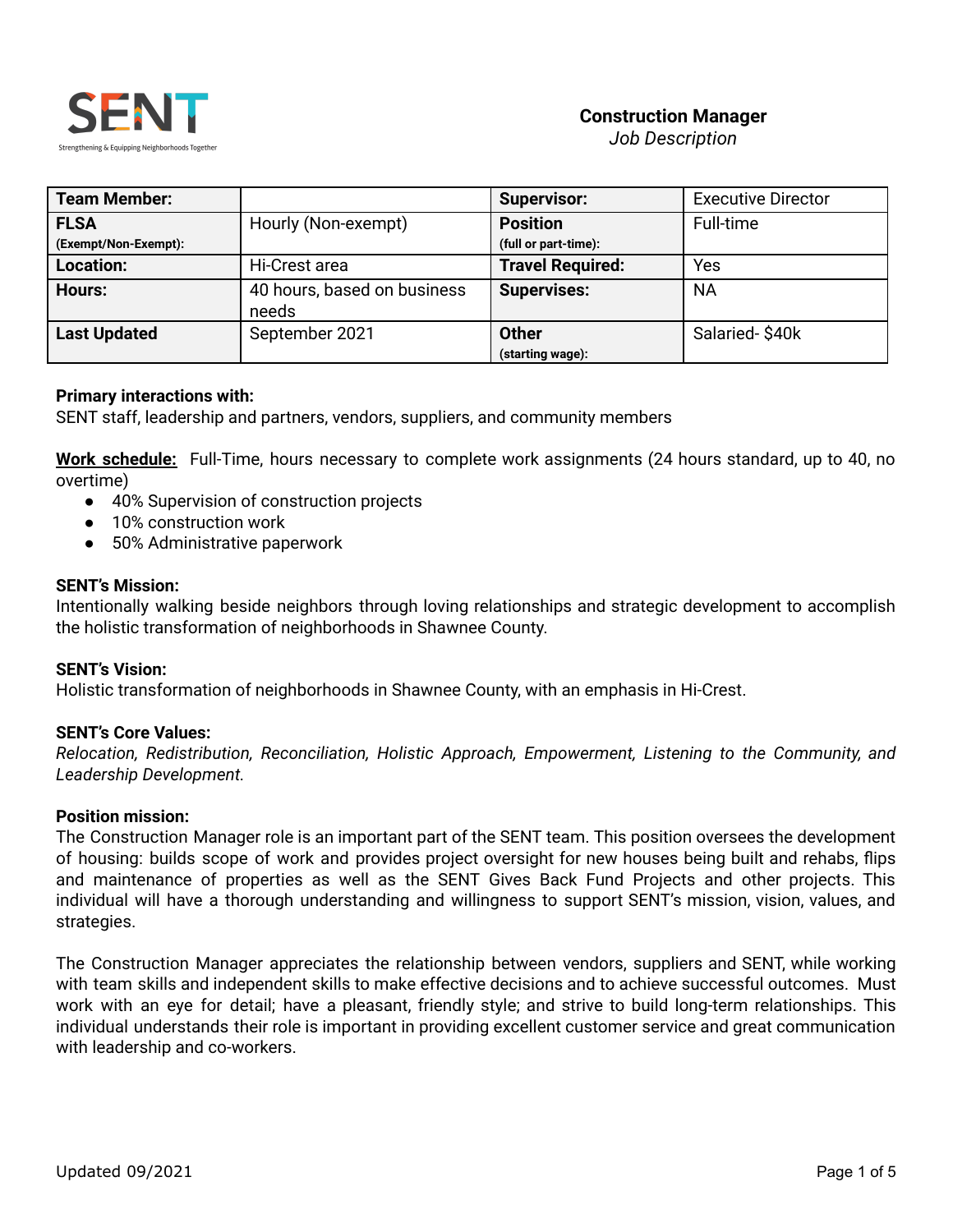

*Job Description*

#### **Essential Functions:**

- Build scope of work
	- Submit scope of work to the Housing Committee for approval
	- Identify and schedule contractors for each project
	- $\circ$  Set timelines (manage the calendar), goals, budget, & strategies for each project
	- Work with client to finalize the scope of work
	- Purchase materials
	- Stay in constant and consistent communication with contractors
	- Ensure the safety of the job site
- Help identify properties for rehab or construction.
- Initial walkthrough of properties, take pre and post pictures
- Oversight of or complete work as needed on each property
- Collect stories of each project
- Identify and approve participants for the SENT Gives Back Fund and seek funding for Gives Back Fund
- Evaluate each project/house to determine what needs to be done to meet SENT's expectations of safety and quality standards
- Plan and execute new construction, rehabilitation, and major repairs meeting time and budget goals
- Contribute and help achieve the goals of the Housing Team
- Ensure to request copies for instructions are made before the project day

# **MANAGEMENT Responsibilities:**

- Hire, train, guide, encourage, develop, and coach staff and volunteers
	- o Create and hold staff accountable for performance objectives
	- o Communicate team member performance successes and challenges to the most appropriate individual (direct supervisor of team member, your direct supervisor, or external HR)
	- o Oversee and manage the annual evaluation
	- o Provide regular, consistent, and ongoing performance feedback and coaching
- Provide counsel and support to staff and volunteers
	- o Ensure issues are addressed consistently and fairly
	- o Ensure staff coverage to meet needs
	- o Implement work procedures and processes to increase efficiency and productivity
	- o Manage policies and issues
	- o Monitor, review and approve expense invoices
	- o Regular visits with team members to evaluate day-to-day operations
- **●** Oversight of day-to-day operations and issues
	- o Create and manage schedules for full and part-time staff
	- o Cross-train staff
	- o Ensure issues and policy administration are addressed fairly and consistently
	- o Ensure uniformity of processes, tasks, and expectations
	- o Implement and educate staff on new policies and protocols
	- o Stay current on office communications
- Regularly advise leadership
- Regularly represent SENT at events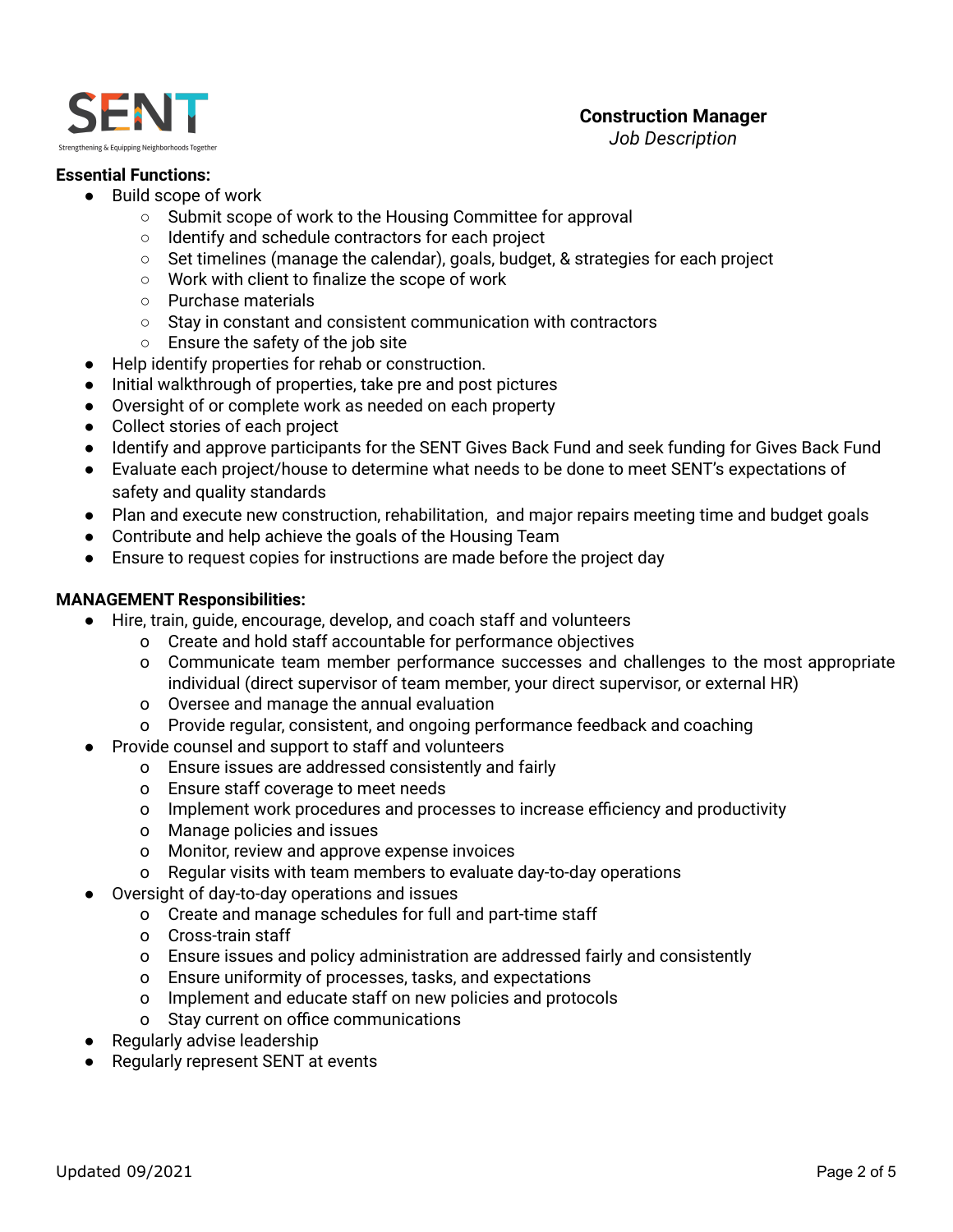

#### **General Responsibilities:**

- Great work ethic and attitude
- Support SENT's strong relationship culture through quality work and exceptional communication skills
- Provide superior client service by resolving problems efficiently and responding timely
- Identify and implement solutions to problems in general and urgent matters
- Actively seek to add and enhance knowledge regarding developments and current trends in the industry that will serve the SENT's needs by attending educational conferences, reviewing professional publications, build and maintain a professional network, participate in business related societies and/or associations
- Seek the counsel of supervisor on financial concerns or other issues as appropriate
- Work collaboratively with staff to maintain a team environment to accomplish the tasks necessary to serve and support the company
- Flexible to accept additional assignments as requested by leadership
- Cross train when necessary
- Professionalism while representing SENT (onsite, professional, and community events, and via communications)
- Participate and attend meetings as requested
- Recommend policies and procedures as it relates to their area of responsibility
- Timely responses to inquiries for information to customers, staff, and vendors
- Comply with federal, state, and local laws
	- o Follow SENT policies and procedures
	- o Know and comply with HUD housing guidelines.
- Other duties as assigned

#### **Performance Measurements and Accountability:**

- Timely, accurate and effective management of time and projects
- Collaborative relationships are developed and maintained with partners and staff (internal and external)
	- o Team player that accomplishes work tasks in collaboration with others
	- o Ability to change while accepting and supporting management decisions
- Achievement of objectives as outlined by leadership
- *Recommended Training: Christian Community Development Assoc (CCDA); Trauma practices and experience with at-risk communities*
- Arrive and depart from work timely per schedule

# **Qualifications: (Knowledge, Skill and Ability)**

- High School graduate or equivalent, Trades program or bachelor's degree education
- OSHA 10 certified, preferred
- Prior construction experience, 3 years preferred
- General Contractor's license or a plan to obtain it, preferred.
- CPR & First Aid training, preferred
- Lead Safety training, preferred
- Resident of Topeka or surrounding communities, preferred
- Excellent leadership, management, and communication
- High level strategic planning skills
- Knowledgeable and willing to support the mission, vision, values, and strategies of SENT
- Expressed ability and / or references in
	- o Hard work, detailed, organized, enjoyable to work with.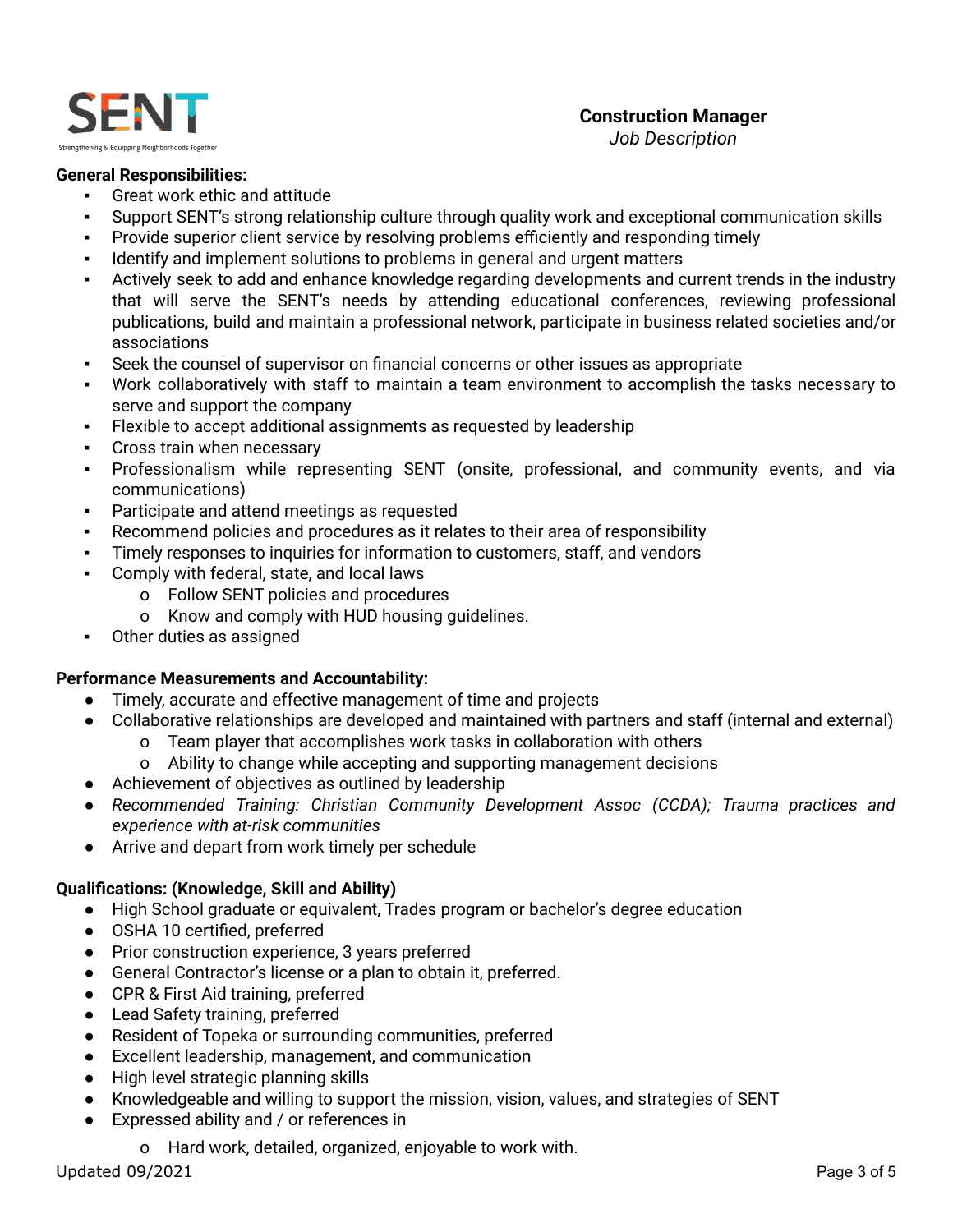

# **Construction Manager**

*Job Description*

- o Able to delegate, monitor, and encourage volunteers and team members
- o Follow through, accountable and independent execution
- o Compassionate, perseverance, patient, and empathetic
- o Able to define necessary boundaries with employees, families, participants
- Demonstrated ability in working with young people, families, volunteers, and community leaders
- Demonstrates excellent teamwork skills and working together to achieve successful outcomes
- Demonstrates independent work skills to guide effective decision making and positive results
- Strong math skills
- Familiarity with common power and hand tools
- Exceptional time management skills and abilities while multitasking and prioritizing work
- Strong communication skills (verbal, written and listening)
- Ability to work in a team environment
- Good organizational and analytical skills
- Strict attention to detail and accuracy

# **Physical Demands:**

- Lift and move items up to 50 lbs.
- Physical stamina
- Sit, stand, and walk for extended periods of time
- Ability to concentrate on detailed information
- Ability to work on the computer for hours at a time
- Bend, kneel and reach items
- Frequent use of hands to finger, handle or feel objects, tools, or controls
- Must be able to speak and listen effectively
- Vision abilities for close vision, color vision, peripheral vision, and depth perception

# **Work Environment:**

The work environment characteristics described here are representative of those a team member encounters while performing the essential functions of this job.

- General construction setting with exposure to high and low temperatures, as well as noise, heat, dust, or other adverse factors
- Physically strenuous work
- Carry heavy loads and often contort their bodies to access difficult to reach areas
- Inclement weather
- Exposure to dangerous chemicals, fumes, and noise that can cause ear damage
- To prevent bodily harm, construction laborers must wear protective equipment
- Workers must be extremely cautious and follow all safety rules
- Along with general office environments (sit and stand; visual acuity, finger dexterity)
- Travel may be required, along with that entails standard travel risks
	- o Work hours are generally Monday Friday